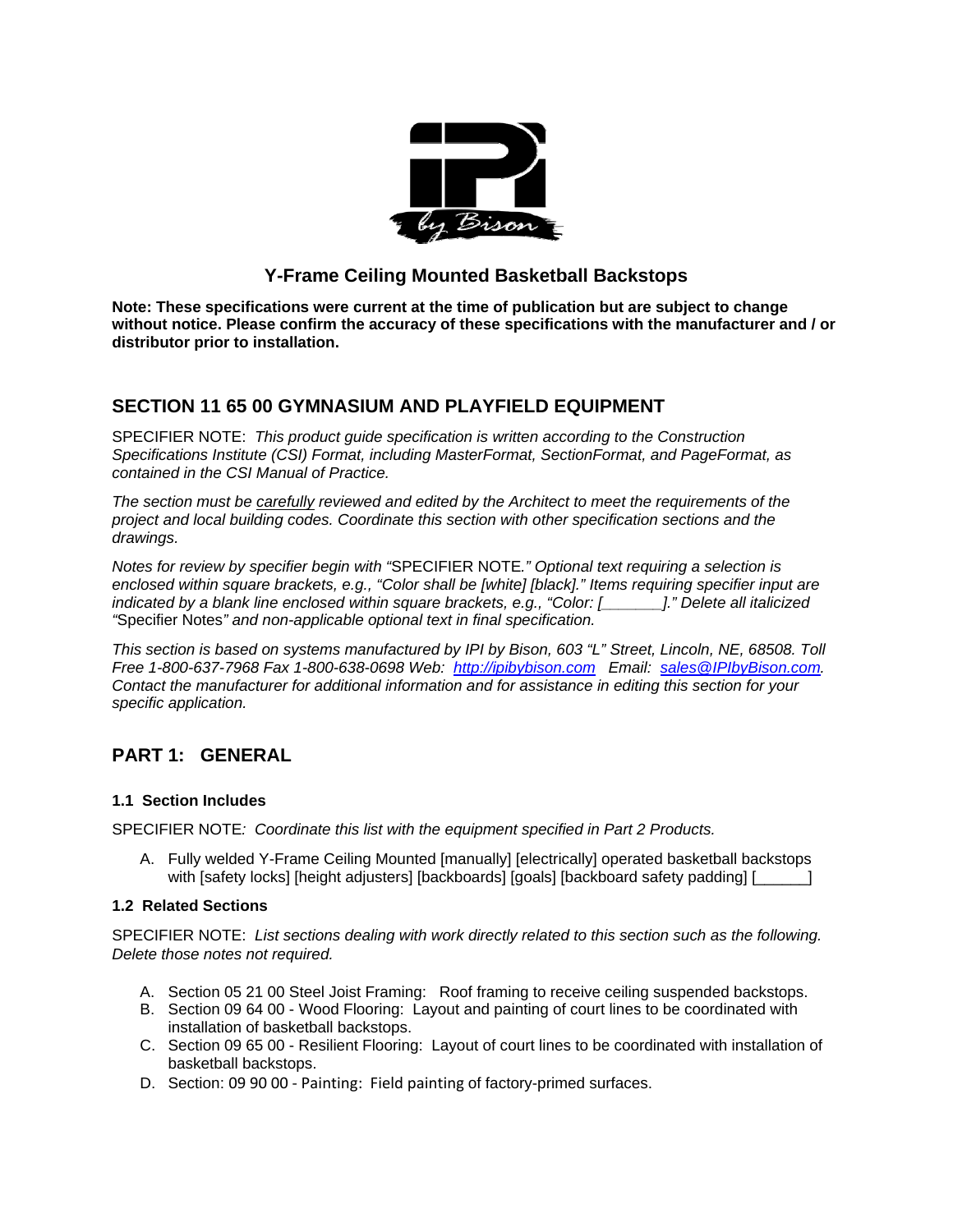- E. Section 11 66 23 Gymnasium Protection Accessories: Wall mounted protection pads at backstop locations.
- F. Section 26 [\_\_\_]: Electrical supply, conduit, and wiring for electrically operated [hoist] [goal adjuster].

## **1.3 Submittals**

- A. Comply with Section 01 33 00 Submittal Procedures.
- B. Product Data: Submit manufacturer's published product data, including installation instructions.
- C. Shop Drawings: Submit manufacturer's shop drawings, indicating materials, dimensions, electrical wiring diagrams, mounting and accessories.

Specifier Note: *Custom computer load analysis will be provided upon request. Contact IPI by Bison for assistance.* 

- D. Calculations: Submit calculations for actual vertical and horizontal loads to be transmitted to structural roof framing supporting backstop assemblies. Loads shall be calculated for specific support configuration shown on Drawings.
- E. Warranty: Submit manufacturer's standard warranty.

#### **1.4 Quality Assurance**

- A. Single Source Responsibility: All specified components including Y-Frame Ceiling Mounted basketball backstops, [backboards], [goals], [electric winches], [manual winches], [controls], [safety locks], [height adjusters], [goals], [backboard safety padding], [\_\_\_\_\_\_\_] shall be products of a single manufacturer.
- B. Regulatory Requirements: Y-Frame Ceiling Mounted basketball backstops shall be designed, fabricated, and installed to comply with National Collegiate Athletic Association (NCAA) and National Federation of State High School Associations (NFHS) regulations.

#### **1.5 Delivery, Storage and Handling**

- A. Comply with manufacturer's recommendations for delivery, storage and handling.
- B. Deliver materials to site in manufacturer's original, unopened packaging, with labels clearly identifying product name, manufacturer, and location of installation. Upon delivery, materials shall be inspected for damage. Deficient materials shall not be used.
- C. Storage: Store materials in a clean, dry area indoors in accordance with manufacturer's instructions. Keep temporary protective coverings in place to product from damage due to moisture and construction activities.
- D. Handling: Protect materials and finish from damage to surface and edges during handling and installation.

## **PART 2: PRODUCTS**

### **2.1 Manufacturer**

A. IPI by Bison, 603 "L" Street, Lincoln, NE, 68508. Toll Free 1-800-637-7968 Fax 1-800-638-0698 Web: http://ipibybison.com Email: sales@IPIbyBison.com.

SPECIFIER NOTE: *Delete one of the following two paragraphs; coordinate with requirements of Division 1 on product options and substitutions.*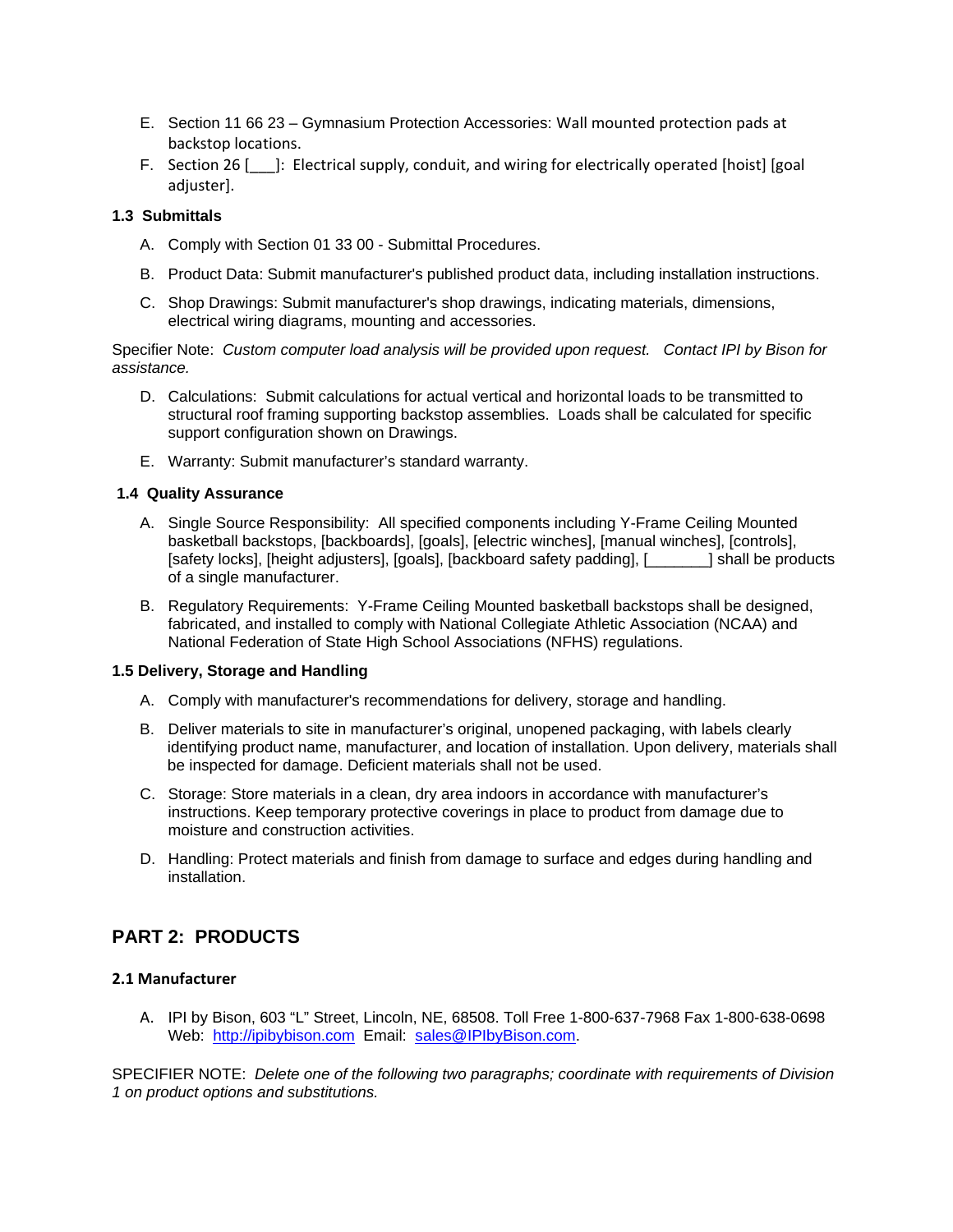- A. Substitutions: Not permitted.
- B. Requests for substitutions will be considered in accordance with provisions of Section 01 60 00.

## **2.2 Materials**

*SPECIFIER NOTE: All Y-Frame Ceiling Mounted basketball backstops with an attachment height of less than 28'-0", will be shipped as a completely welded assembly. For backstops with an attachment height of 28'-0" or greater, backstop frame will be shipped with fittings to be bolted together at the job-site.* 

- A. Main Frame Assembly: Main central mast of 6" O.D. 11 ga minimum steel tubing, diagonal sway braces of 2-3/8" O.D. schedule 40 pipe and a horizontal spreader of 2" x 3", 11 ga. steel tubing. Assembled, the components form a rigid, triangle unit.
- B. Bearings: All bearing points shall operate on precision fit bronze oilless type bearings. Main frame assembly shall be supplied with 1" dia. 10" long threaded eyebolts to provide adjustability to level frame during installation.
- C. Support Pipe: Backstop shall be suspended from a superstructure (of configuration required for attachment to building support members) of 3-1/2" O.D. schedule 40 pipe. When building members are spaced more than 16'-0" apart, horizontal 3-1/2" O.D. schedule 40 support pipe shall be reinforced with 1-7/8" O.D. schedule 40 steel pipe and spacers welded to form bridging. For buildings with a sloped structure, or excessive height, drop cradles will be required.
- D. Folding Brace: 2-3/8" O.D. schedule 40 pipe. Brace fittings are adjustable to precisely plumb the face of the backboard.

SPECIFIER NOTE: *Backstops are provided with black powder coat finish. If desired, other powder coat colors are also available. Contact manufacturer for availability. Delete subparagraph below if backstop will be field painted.*

E. Finish: All metal parts, with the exception of galvanized or plated parts, shall have a factory applied [black] [other color: \_\_\_\_\_\_\_] polyester powder coated finish.

SPECIFIER NOTE: *Delete Subparagraph below if powder coat colors are selected.*

- E. Finish: All metal parts, with the exception of galvanized or plated parts, shall be primed for field painting.
	- a. Color: [gray] [other color:\_\_\_\_\_]

### **2.3 Backstop**

SPECIFIER NOTE: *IPI by Bison provides eight (8) types of Y-Frame Ceiling Mounted basketball backstops. Refer to IPI by Bison product literature for the advantages of each type and assistance in selecting the backstop most appropriate for specific project conditions. For each of backstop there are options for method of operation, backboard, goal, and padding. Refer to product literature for availability of options and guidelines for design, selection, and installation of basketball backstops. Select appropriate models and options from the list below. Delete those not specified.* 

A. Y-Frame Ceiling Mounted Backstops

SPECIFIER NOTE: *Include the following article for Model IP1345CW Y-Frame Ceiling Suspended, Wall Braced Basketball Backstop. Delete section if not specified.* 

1. Type: Model IP1345CW Y-Frame Ceiling Suspended, Wall Braced Basketball Backstop: The main mast shall be custom designed to suspend from structure above at an angle. Rear wall brace shall extend to wall and attach to a horizontal wood stringer.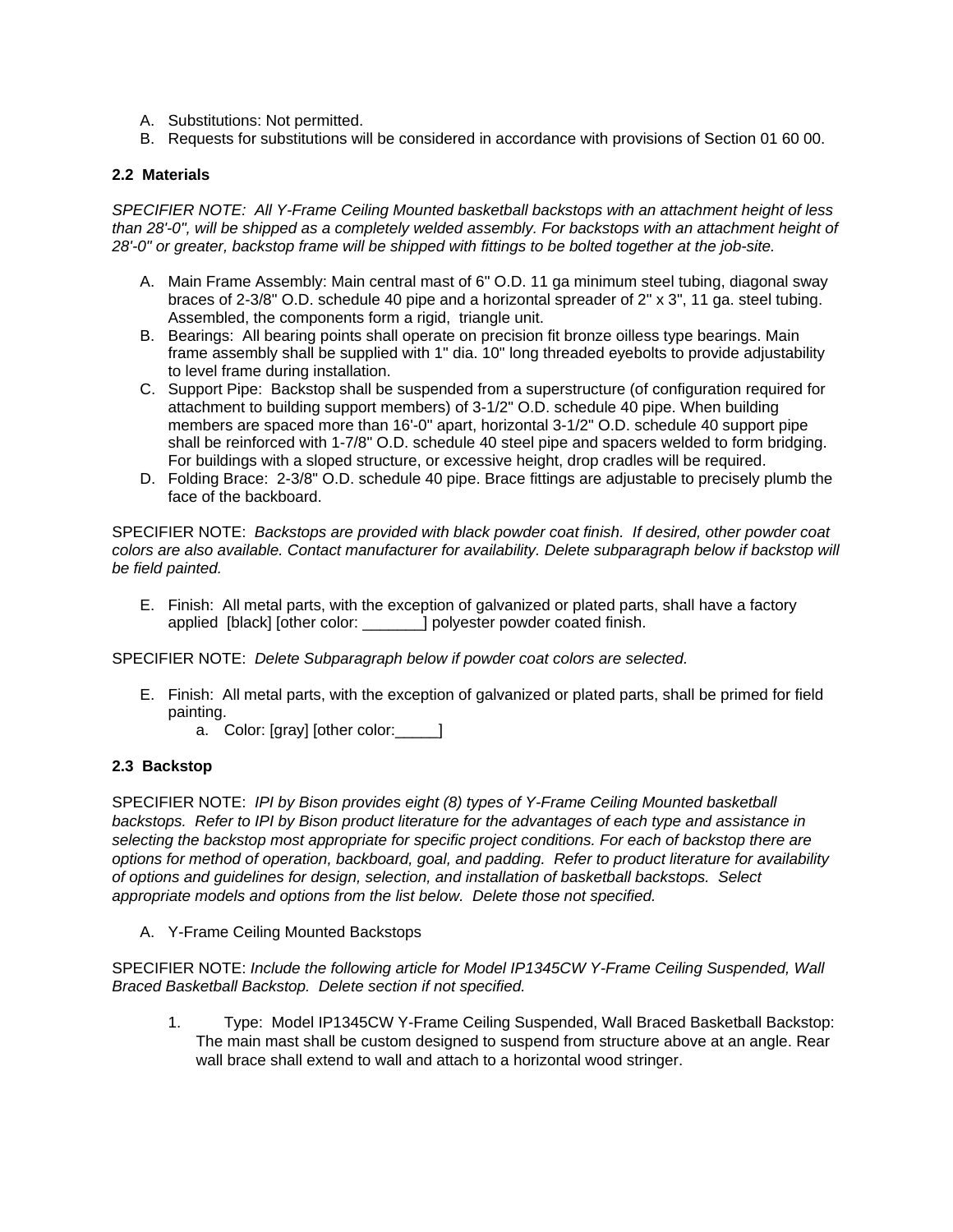SPECIFIER NOTE: *Include the following article for Model IP1345CS Y-Frame Ceiling Suspended, Ceiling Braced Basketball Backstop. Delete section if not specified.* 

1. Type: Model IP1345CS Y-Frame Ceiling Suspended, Ceiling Braced Basketball Backstop. The main mast shall be custom designed to suspend from structure above at an angle. Rear brace pipe shall incline to structure above.

SPECIFIER NOTE: *Include the following article for Model IP1345BF Y-Frame Ceiling Suspended Backward Fold, Rear Braced Basketball Backstop. Delete section if not specified.* 

1. Type: Model IP1345BF Y-Frame Ceiling Suspended Backward Fold, Rear Braced Basketball Backstop. Back brace shall include a hinged joint. The hinged joint locks the backboard into the playing position and is easily disengaged when the hoist cable pulls the hinge joint open.

## SPECIFIER NOTE: *Include the following article for Model IP1345FRBF Y-Frame Ceiling Suspended Forward Roll, Backward Fold Basketball Backstop. Delete section if not specified.*

1. Type: Model IP1345FRBF Y-Frame Ceiling Suspended Forward Roll, Backward Fold Basketball Backstop. Special hangers shall be furnished to enable the main frame assembly to roll forward on a track of 2" x 3" 11 ga. steel tubing, thus allowing the backstop to fold in a compacted space. Back brace shall include a hinged joint. The hinged joint locks the backboard into the playing position and is easily disengaged when the hoist cable pulls the hinge joint open.

SPECIFIER NOTE: *Include the following article for Model IP1345SF Y-Frame Ceiling Suspended, Side Fold, Side Braced Basketball Backstop. Delete section if not specified.* 

1. Type: Model IP1345SF Y-Frame Ceiling Suspended Side Fold, Side Braced Basketball Backstop. The hinged joint locks the backboard into the playing position and is easily disengaged when the hoist cable pulls the hinge joint open.

SPECIFIER NOTE: *Include the following article for Model IP1350FF Y-Frame Ceiling Suspended Forward Fold, Rear Braced Basketball Backstop. Delete section if not specified.* 

1. Type: Model IP1350FF Y-Frame Ceiling Suspended Forward Fold (Rear Braced) Basketball Backstop. Rear brace of shall include a wedge lock assembly which rolls up and down the roller guide of 1-7/8" O.D. schedule 40 pipe. Wedge lock assembly is adjustable to precisely plumb the face of the backboard.

## SPECIFIER NOTE: *Include the following article for Model IP1360FF Y-Frame Ceiling Suspended Forward Fold, Front Braced Basketball Backstop. Delete section if not specified.*

1. Type: Model IP1360FF Y-Frame Ceiling Suspended Forward Fold (Front Braced) Basketball Backstop. Front brace of shall include a hinged joint. The hinged joint locks the backboard into the playing position and is easily disengaged when the hoist cable pulls the hinge joint open.

SPECIFIER NOTE: *Include the following article for Model IP1370FF Y-Frame Ceiling Suspended Forward Fold, Front Braced Basketball Backstop. Delete section if not specified.* 

1. Type: Model IP1370FF Y-Frame Ceiling Suspended Forward Fold, Front Braced Basketball Backstop. The main mast shall be mitered to suspend from structure above at a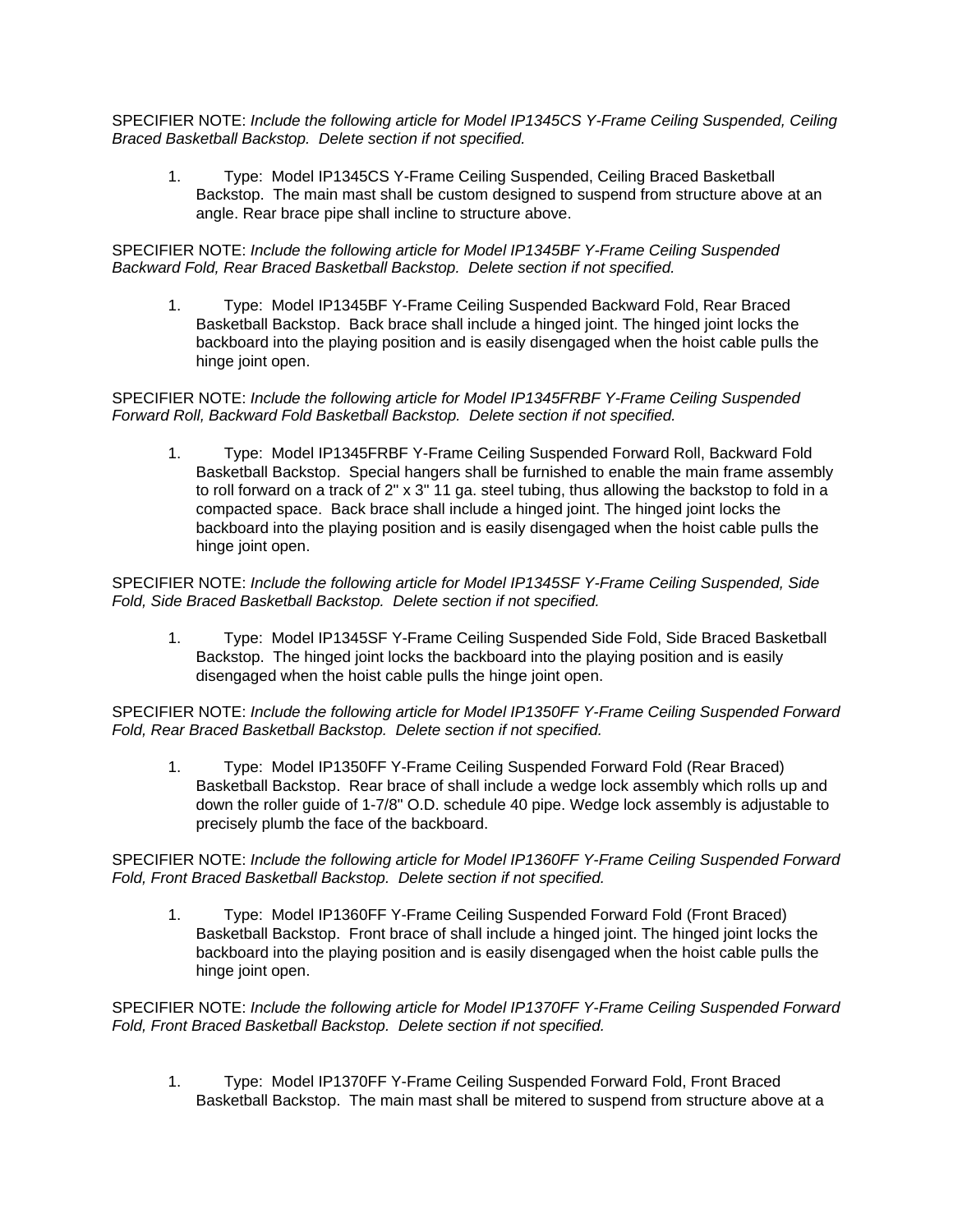30 degree angle. Front brace shall include a hinged joint. The hinged joint locks the backboard into the playing position and is easily disengaged when the hoist cable pulls the hinge joint open.

### **2.4 Electric Hoist**

SPECIFER NOTE: *Include the following article for electric operation of Y-Frame Ceiling Mounted basketball backstops. Delete section if electric hoist not specified.*

- A. Provide for each Y-Frame Ceiling Mounted basketball backstop separate electric hoist mechanism.
- B. Type: Fully enclosed, heavy-duty worm gear, electric hoist designed to hold backstop at any position during raising and lowering. Model BA975 Electric Hoist as manufactured by IPI by Bison.
	- 1. Motor: [¾ HP], [1 HP], 115 v. single phase instant reversible motor.
	- 2. Limit switch: Rotary type limit switch controls both the raised and the lowered position.
	- 3. Gears: Precision machined bronze alloy worm gear and induction hardened andground steel worm fully enclosed and factory lubricated.
	- 4. Hoist Cable: [1/4 inch] [6 mm] diameter galvanized aircraft-type cable. Full drum capacity approx. 60'.
	- 5. Full load capacity: 1000 lbs.
	- 6. Cable Drum: Grooved for even cable wrap.

SPECIFIER NOTE: *Standard control for electric hoist is 3 position key switch. Optional control options include remote wireless system or keyless programmable operating system. Use the following paragraph to specify 3 position key switch.*

- C. Controls: Provide key lock, 3 position, momentary contact wall control switch to lower, raise, and stop backstop.
	- 1. Provide two keys.
	- 2. Provide stainless steel cover plate with up/down markings.
	- 3. Key switches operating basketball backstops, rim height adjusters and gymnasium dividers shall be furnished from a single source.

SPECIFIER NOTE: *Use the following paragraph to specify keyless programmable operating system for gymnasiums.*

- C. Controls: Provide Model IPGCS Gym Command System keyless programmable operating system for gymnasium as manufactured by IPI by Bison.
	- 1. Base Control Unit: Wall mounted touch pad programmable controller with a LCD display.
	- 2. Remote Relay Box: Can control up to 256 combinations of gym components and 15 amp auxiliary equipment.
	- 3. Provide engraved wall mountable legend plate.

SPECIFIER NOTE: *Use the following to specify GoalTender Wireless Remote Control System for gymnasiums. Model IPGT27 controls 27 units. Model IPGT9 controls 9 units.* 

C. Controls: Provide GoalTender Wireless Remote System as manufactured by IPI by Bison.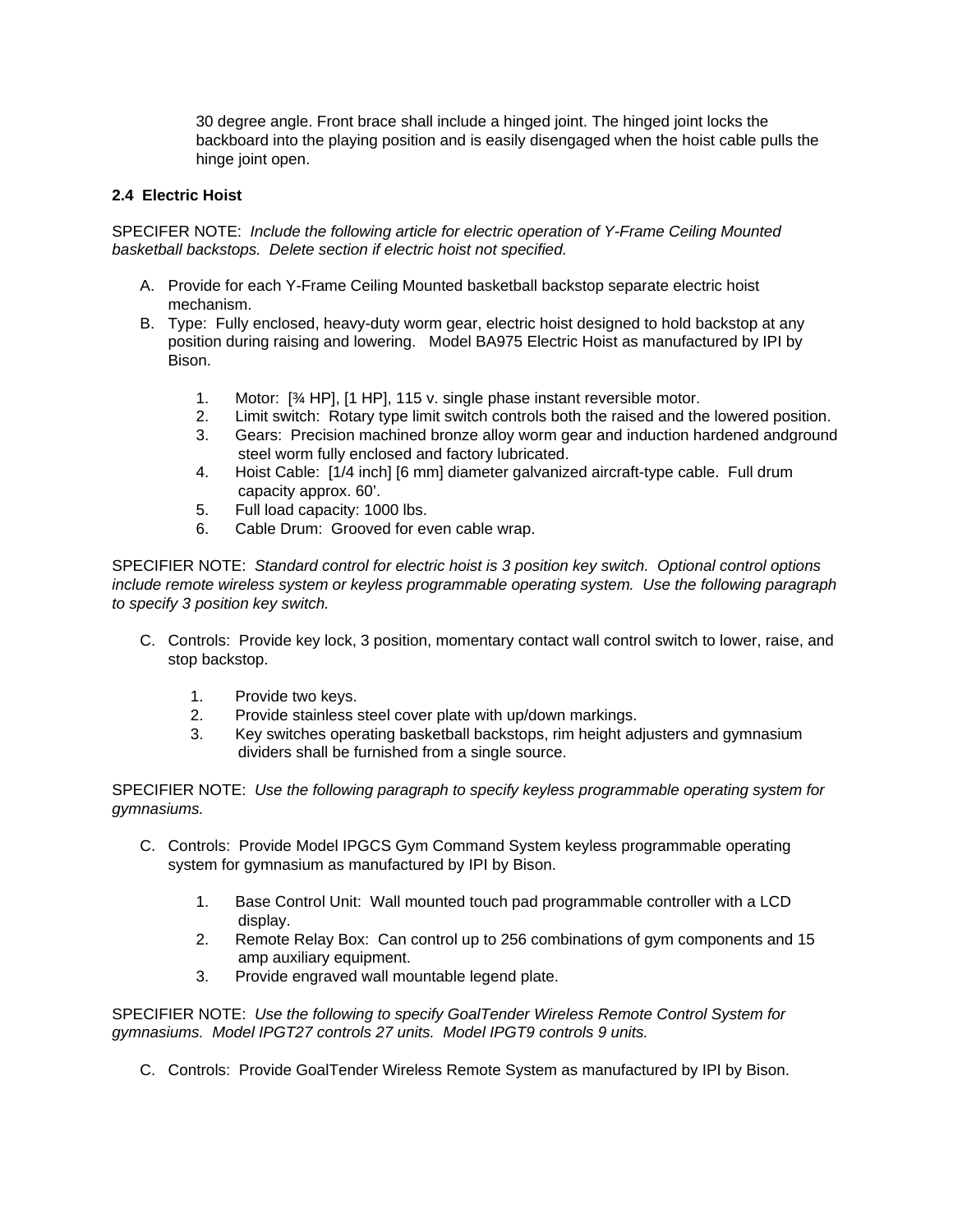- 1. Transmitter: [Model IPGT27 to operate up to 27 separate devices] [Model IPGT9 to operate up to 9 separate devices]
- 2. Receivers: 24 Volt Model IPGT1 GoalTender Receiver. One for each electric hoist.

## **2.5 Manual Winch**

SPECIFER NOTE: *Include the following article for manual operation of Y-Frame Ceiling Mounted backstops. Delete section if manual winch not specified.*

- A. Provide for each Y-Frame Ceiling Mounted basketball backstop manual winch.
- B. Type: Manual Safety Winch Model BA925 with hand crank as manufactured by IPI by Bison.
	- 1. Gears: 1000 lb capacity safety worm gear winch with all gears sealed in gear housing and operating in grease.
	- 2. Base Plate: ¼" x 6" x 18" steel base plate.
	- 3. Mounting Board: 2" x 10" x 20" mounting board finished with clear varnish.
	- 4. Cable Drum: Grooved for even cable wrap.
	- 5. Hoist Cable: [1/4 inch] [6 mm] diameter galvanized aircraft-type cable. Full drum capacity approx. 60'.
	- 6. Locking Device: SAF-ARM locking device allows unit to be padlocked when not in use.
	- 7. Molded Cover: Protects operator from all moving parts.

SPECIFIER NOTE: *Manual winches can also be operated with portable electric winch winders. Use the following paragraph to specify this option. Delete section if portable electric winch winder not specified.* 

- C. Portable electric winch winder: Reversible electric operator for manual winch. Model BA930 Winch Winder as manufactured by IPI by Bison.
	- 1. Motor: 120 v, 3/4" HP, high torque motor.
	- 2. Speed Control: 335 RPM low side or 750 RPM high side.
	- 3. Lockable cord attachment to eliminate unauthorized use.

## **2.6 Safety Lock**

SPECIFIER NOTE: *Specify the following if a safety lock is required on overhead suspended basketball units. IPI by Bison strongly recommends this optional safety lock.* 

- A. Provide for each overhead suspended basketball unit Model BA955 SAF-LOK as manufactured by IPI by Bison to withstand [6000 pounds] [454 kg] free fall load.
	- 1. Lock: Inertia sensitive to automatically lock backstop in position at any time during storage, raising or lowering, due to a sudden surge of speed created by cable breakage or other failure.
	- 2. Reset: Unit shall incorporate automatic reset feature requiring no poles, ropes, levers or buttons or electrical power.
	- 3. 6000 pound capacity, 2" wide polyester strap.
	- 4. 36' extended strap length.

## **2.7 Goal Height Adjuster**

SPECIFIER NOTE: *All backstops can be equipped with height adjusters allowing backboard to be positioned such that goal is between 8 and 10 feet (2438 to 3048 mm) above court floor. Manual and motorized height adjusters may be specified. Consult manufacturer for assistance in selecting appropriate model*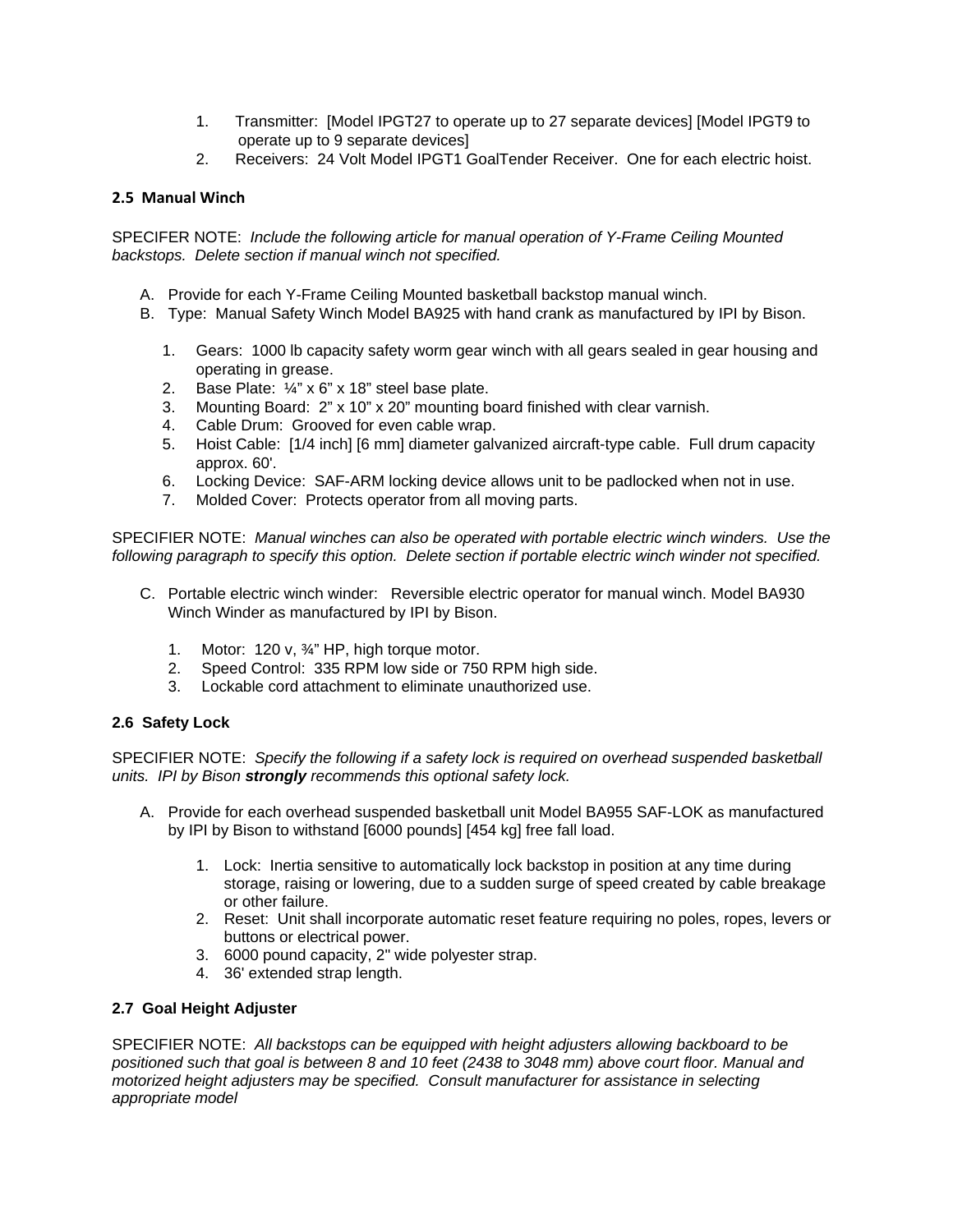- A. Type: Mechanism for [manually] [electrically] adjusting height of [fan shaped] [short rectangular][tall rectangular] backboard and goal; Model [IPH120YM, Y-Frame Manual], [IPH120YE, Y-Frame Electric], [BA980F, Wall Mount Manual Fan Board], [BA980RS, Wall Mount, Manual, 42" x 72" Rectangular Board], [IPH120YE with Adapter for Wall Mounted, Fan or Rectangular, Electric], Height Adjuster as manufactured by IPI by Bison.
- B. Adjustment range: Goal position from [8 to 10 feet] [2438 to 3048 mm] above court floor.
- C. Construction: Silver powder coated steel.
- D. Operation: [7/8" dia Acme Lead screw with thrust bearing and hand crank for manual operation] [1/10 HP reversible linear actuator with built-in limit switches].
- E. Control: [Portable Operating Wand], [Key Lock, 3 Position Momentary Contact Wall Control Switch with Coverplate], [Goal Tender Wireless Remote], [Gym Command Wall Mount Touch Pad Programmable Controller].

## **2.8 Backboard**

SPECIFIER NOTE: *IPI by Bison provides six (6) types of backboards. Not all types are appropriate for all backstops. All rectangular glass backboards meet NCAA and NFHS regulations. Refer to manufacturer's product literature and the following listing for available options.* 

SPECIFIER NOTE: *Include the following article for Model BA42XL Unbreakable 42" x 72" Rectangular Glass Backboard. Delete section if not specified.* 

- A. Type: Model BA42XL Unbreakable 42" x 72" Rectangular Glass Backboard as fabricated in USA by IPI by Bison.
	- 1. Backboard: 42" x 72" rectangular ½" thick tempered glass
	- 2. Official white shooter's square and border with  $5" \times 4"$  goal mounting pattern.
	- 3. Construction : Frame shall be aluminum extrusion held together in the top corners by means of corner brackets that provide for the industry standard 36" x 62" short board corner mounting pattern. A fabricated rectangular tubular steel rim support structure shall extend the full 72" width of the bottom of the backboard and be mounted to the aluminum framework in no less than ten (10) places. Steel spacers shall protrude through large holes in the glass to allow the rim to be isolated from the glass.
	- 4. Regulatory Requirements: Meets NCAA and NFHS standards.
	- 5. Padding: Backboard predrilled to allow mounting of Model BA68U DuraSkin backboard padding.
	- 6. Warranty: Unconditional lifetime warranty against breakage during normal play.

SPECIFIER NOTE: *Include the following article for Model BA48 48" x 72" Standard Rectangular Glass Backboard. Delete section if not specified. Use of BA42XL 42" x 72" glass backboard above is the recommended glass backboard for all levels of play.* 

- A. Type: Model BA48 48" x 72" Standard Rectangular Glass Backboard as fabricated in USA by IPI by Bison.
	- 1. Backboard: 48" x 72" rectangular  $\frac{1}{2}$ " thick tempered glass
	- 2. Official white shooter's square and border with 5" x 5" goal mounting pattern.
	- 3. Construction: Frame shall be aluminum extrusion held together in the corners by means of corner brackets that provide for the industry standard 42" x 62" tall board corner mounting pattern. At the rim mounting location, glass shall be sandwiched between two steel plates that are separated from the glass by means of 1/16" thick gaskets. Rim mounting bolts shall pass through tubular steel bushings that are isolated from the glass by means of rubber bushings.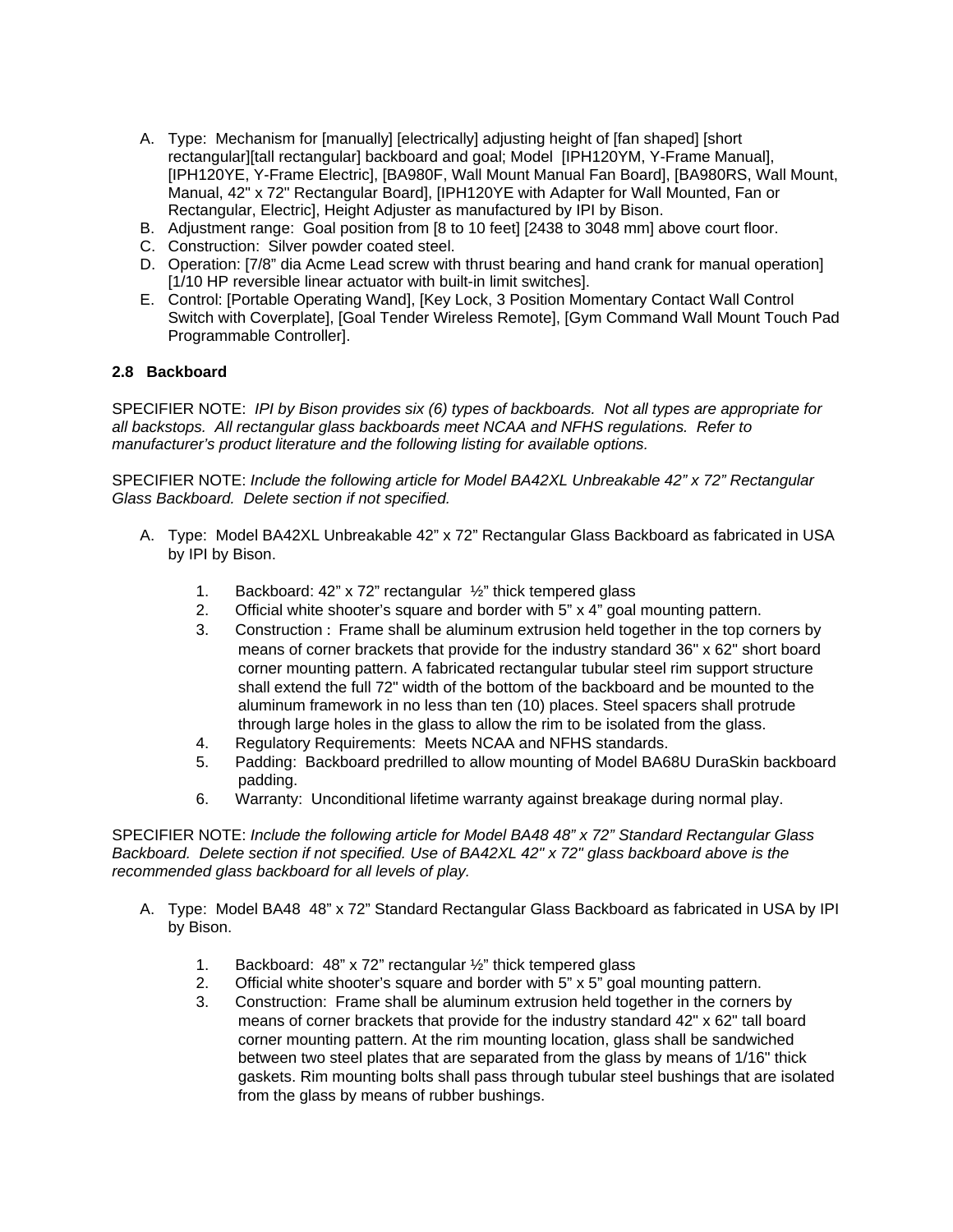- 4. Regulatory Requirements: Meets NCAA and NFHS standards.
- 5. Padding: Backboard predrilled to allow mounting of Model BA68U DuraSkin backboard padding.
- 6. Warranty: 20-year limited warranty.

SPECIFIER NOTE: *Include the following article for Model BA455 42" x 72" Rectangular Fiberglass Backboard. Delete section if not specified.* 

- A. Type: Model BA455 42" x 72" Rectangular Fiberglass Backboard as fabricated for IPI by Bison.
	- 1. Backboard: 42" x 72" rectangular fiberglass.
	- 2. Official orange shooter's square and border shall be permanently molded into the playing surface. Silk screened or vinyl adhesive applied border and shooter's square shall not be acceptable substitutions.
	- 3. Construction: The front and rear shell shall be gel coated fiberglass that is a minimum of 1/8" thick. The front and rear shall be permanently bonded together around a solid fiber core to create a solid backboard with an overall thickness of 1-1/2". Sixteen (16) threaded steel inserts are molded into the rear shell to facilitate mounting. These inserts shall permit mounting to all 36" x 62" and 20" x 35" support structures. The front and back of the backboard shall be white fiberglass. Backboard shall accept rims with a 5" x 4" hole pattern.
	- 4. Warranty: 10-year limited warranty.

SPECIFIER NOTE: *Include the following article for Model BA465 Fan-Shaped Fiberglass Front Mount Backboard. Delete section if not specified.* 

- A. Type: Model BA465 Fan-Shaped Fiberglass Front Mount Backboard as fabricated for IPI by Bison.
	- 1. Backboard: 54" x 39" fan-shaped fiberglass designed for front mount rim applications.
	- 2. Official orange shooter's square and border permanently molded into the surface.
	- 3. Construction: The front and rear shell shall be gel coated fiberglass that is a minimum of 1/8" thick and permanently bonded together around a solid fiber core to create a solid backboard with an overall thickness of 1-1/2". Eight (8) threaded steel inserts shall be molded into the rear shell to facilitate mounting to common 20" x 35" support structure. The front and back shall be white. Backboard shall accept rims with a  $5" \times 5"$ hole pattern.
	- 4. Warranty: 10-year limited warranty.

SPECIFIER NOTE: *Include the following article for Model BA495 Fan-Shaped Steel Front Mount Backboard. Delete section if not specified. Use of BA495 steel fan backboard is the recommended backboard when fan backboard is preferred.* 

- A. Type: Model BA495 Fan-Shaped Steel Front Mount Backboard as fabricated in USA by IPI by Bison.
	- 1. Backboard: 54" x 39" fan-shaped formed and welded steel designed for front mount rim applications.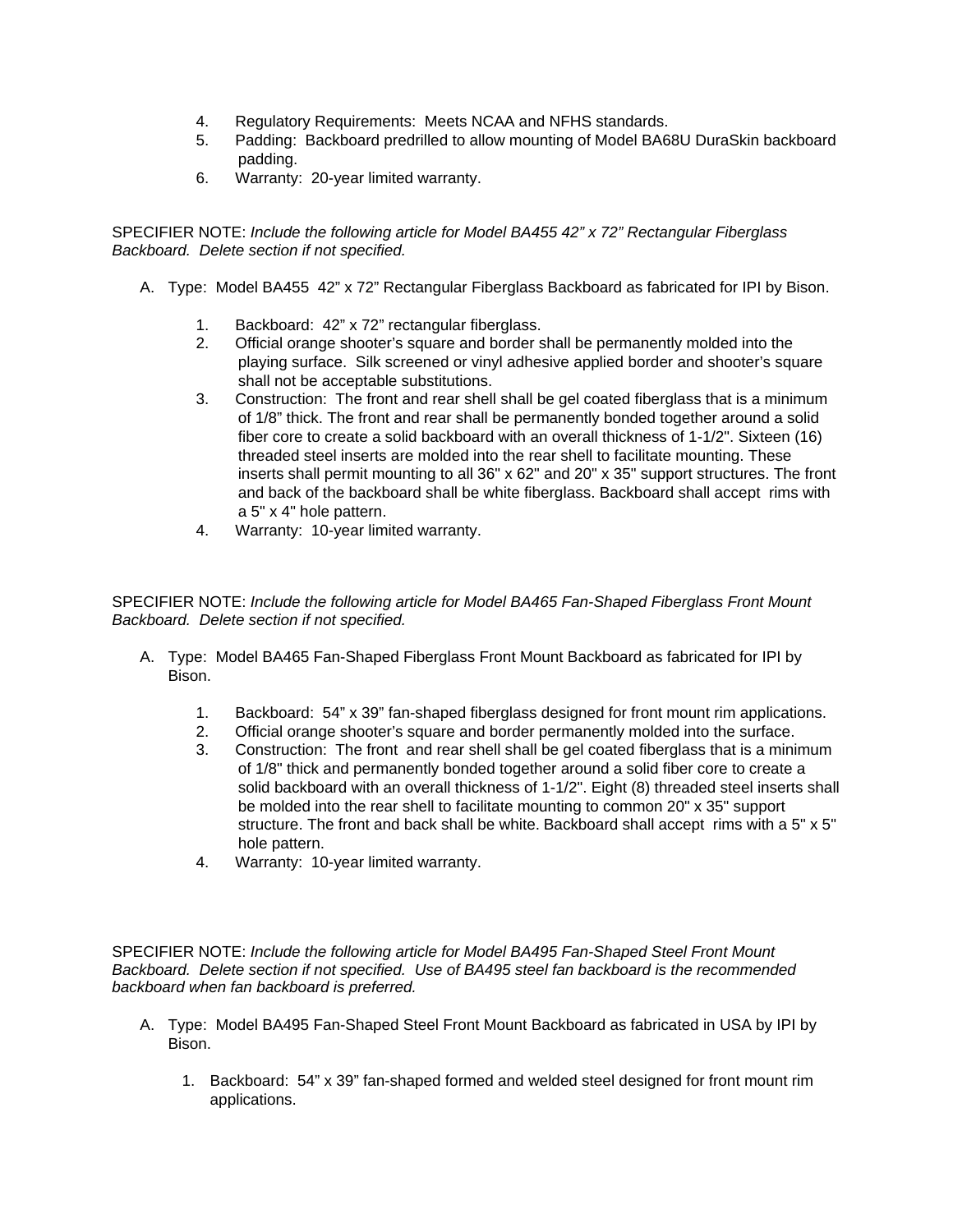- 2. Finish: White polyester powder coat.
- 3. Official orange shooter's square and border.
- 4. Accepts goals with 5" x 5" mounting pattern.
- 5. Construction: Skin shall be 12 ga. mild steel and support structure shall be 7 ga. and 10 ga. All skin edges shall be formed to create a 1-1/2" lip to add strength.
- 6. Warranty: 10-year limited warranty.

### **2.9 Goal**

SPECIFIER NOTE: *IPI by Bison provides six (6) types of gymnasium goals. Not all types are appropriate for all backstops or backboards. Refer to manufacturer's product literature and the following listing for available options.* 

SPECIFIER NOTE: *Include the following article for Model BA3180S 180° Breakaway Goal. Specify this goal for front mount backboards with 5" x 4" goal mounting hole pattern. Delete section if not specified.* 

- A. Type: BA3180S 180° Breakaway Goal as fabricated in the USA by IPI by Bison.
	- 1. Construction: Goal shall be designed and constructed so that when downward pressure exceeding the release pressure setting is applied at any location within 90° either to the left or to the right of the point on the ring farthest from the backboard, the entire ring assembly will pivot downward. The release pressure setting shall be field adjustable and be designed with a detent style positive lock mechanism so that the ring cannot be released until the setting pressure is exceeded. Ring shall be constructed of 5/8" diameter high carbon steel. Tubular segments shall be spaced and welded a full 360° around the lower surface of the 5/8" ring to allow the goal net to be securely attached without fasteners by means of a single cord. All steel components that come in contact with other steel components during release of the ring assembly shall be heat treated to a minimum depth of 0.020" and hardness of 50 on the Rockwell "C" scale. Release mechanism shall be isolated from player contact and pinch point risk by means of a steel cover plate. BA3180S shall have a 5" x 4" hole pattern.
	- 2. Regulatory Requirements: Meets NCAA, FIBA and NFHS standards.
	- 3. Net: Anti-whip white nylon.
	- 4. Hardware: Zinc plated grade 5 mounting hardware, two (2) net attachment cords.
	- 5. Weight (approximate): 39 lbs
	- 6. Finish: Goal shall have an orange powder coated finish.
	- 7. Warranty: 3-year limited warranty.

SPECIFIER NOTE: *Include the following article for Model BA35S Competition Breakaway Goal. Specify this goal only with front mount backboards with 5" x 4" goal mounting hole pattern. Delete section if not specified.* 

- A. Type: BA35S Competition Breakaway Goal as fabricated in USA by IPI by Bison.
	- 1. Construction: Goal shall be constructed using 5/8" diameter steel ring with continuous wire netlocks. All backplate components shall be constructed of 3/16" thick steel. The mounting plate shall be punched with hole patterns for mounting to any competition front mount fan or rectangular backboard. The rim support brace shall be 1/4" x 1-1/2" steel and provide continuous support for 180 degrees of the circumference of the 5/8" ring. The breakaway mechanism shall be of the positive lock design, factory preset. An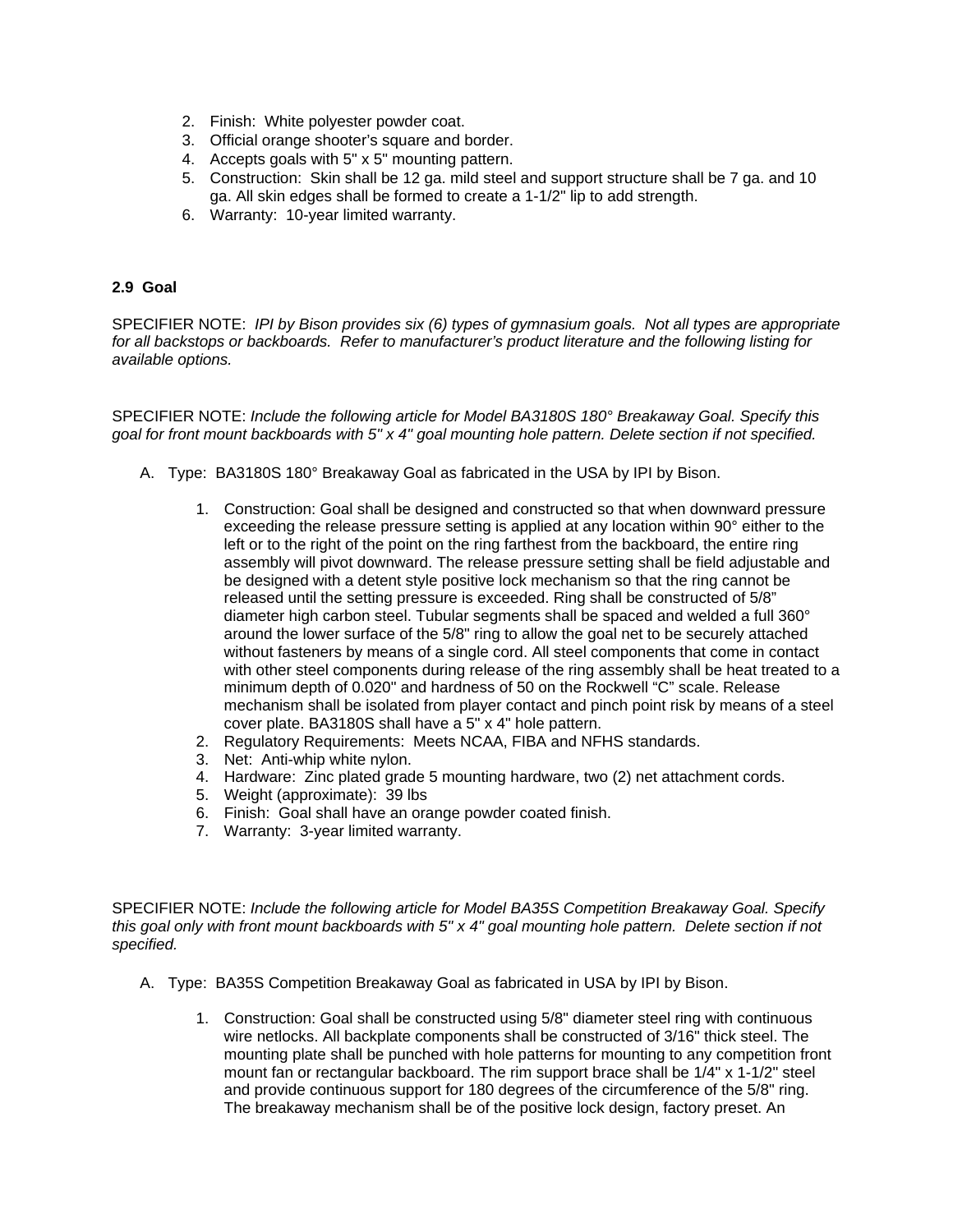automatic return shall be provided by means of two return springs which shall also cushion the breakaway action when the pressure release setting has been exceeded. Two hardened steel balls shall be contained in a tubular assembly with each being forced outward with equal pressure by a single spring. The balls shall nest on each side of the rim/backplate assembly in a hardened detent. Said ball/detent mechanism shall provide proper breakaway pressure. All pinch points shall be eliminated for player safety.

- 2. Regulatory Requirements: Meets NCAA and NFHS standards.
- 3. Net: Anti-whip white nylon.
- 4. Hardware: Zinc plated grade 5 mounting hardware, two (2) net attachment cords.
- 5. Weight (approximate): 23 lbs
- 6. Finish: Goal shall have an orange powder coated finish.
- 7. Warranty: Unconditional 3-year warranty.

SPECIFIER NOTE: *Include the following article for Model BA35 Competition Breakaway Goal. Specify this goal only with front mount backboards with 5" x 5" goal mounting hole pattern. Delete section if not specified.* 

- B. Type: BA35 Competition Breakaway Goal as fabricated in USA by IPI by Bison.
	- 1. Construction: Goal shall be constructed using 5/8" diameter steel ring with continuous wire netlocks. All backplate components shall be constructed of 3/16" thick steel. The mounting plate shall be punched with hole patterns for mounting to any competition front mount fan or rectangular backboard. The rim support brace shall be 1/4" x 1-1/2" steel and provide continuous support for 180 degrees of the circumference of the 5/8" ring. The breakaway mechanism shall be of the positive lock design, factory preset. An automatic return shall be provided by means of two return springs which shall also cushion the breakaway action when the pressure release setting has been exceeded. Two hardened steel balls shall be contained in a tubular assembly with each being forced outward with equal pressure by a single spring. The balls shall nest on each side of the rim/backplate assembly in a hardened detent. Said ball/detent mechanism shall provide proper breakaway pressure. All pinch points shall be eliminated for player safety.
	- 2. Regulatory Requirements: Meets NCAA and NFHS standards.
	- 3. Net: Anti-whip white nylon.
	- 4. Hardware: Zinc plated grade 5 mounting hardware, two (2) net attachment cords.
	- 5. Weight (approximate): 23 lbs
	- 6. Finish: Goal shall have an orange powder coated finish.
	- 7. Warranty: Unconditional 3-year warranty.

SPECIFIER NOTE: *Include the following article for Model BA27 Standard Front Mount Goal. Specify for use on front mount backboards with 5" x 5" or 5" x 4" goal mounting holes. Delete section if not specified.* 

- A. Type: Model BA27 Standard Front Mount Goal as fabricated in USA by IPI by Bison.
	- 1. Construction: Goal shall be constructed of an official size high carbon 5/8" diameter ring with continuous wire formed netlocks. Backplate shall be a minimum 3/16" thick. Ring shall be supported by a 1/2" diameter steel brace.
	- 2. Net: White nylon.
	- 3. Weight (approximate): 12 lbs.
	- 4. Finish: Goal shall have an orange powder coated finish.
	- 5. Warranty: 1-year limited warranty.

SPECIFIER NOTE: *Include the following article for Model BA27A Front Mount Super Goal. Specify for use on front mount backboard with 5" x 5" or 5" x 4" goal mounting holes. Delete section if not specified.*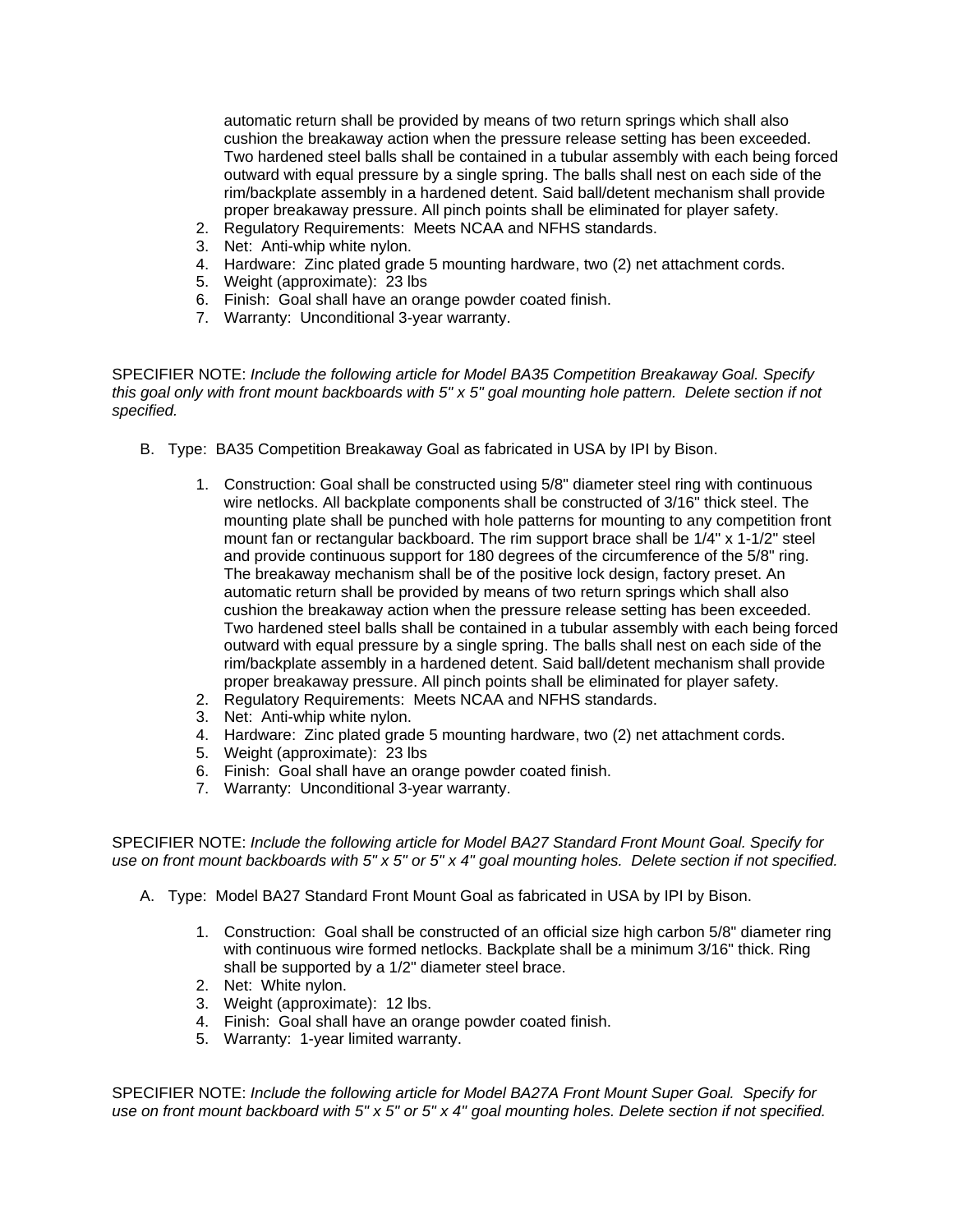- A. Type: Model BA27A Front Mount Super Goal as fabricated in USA by IPI by Bison.
	- 1. Construction: Rim shall consist of an official size 5/8" diameter carbon steel ring welded to a 1/4" thick backplate punched to fit all front mount backboards. A 5/8" diameter ring support shall support the ring. To be considered as an equal to this specification, an additional 6" long 5/8" diameter formed bar must be positioned at the bottom side of the joint between the backplate and the ring and welded full length on both sides. Mounting hardware shall be included. Goal shall have continuous wire formed netlocks to accept nylon net.
	- 2. Net: White nylon.
	- 3. Weight (approximate): 17 lbs
	- 4. Finish: Goal shall have an orange powder coated finish.
	- 5. Warranty: 2-year limited warranty.

## **2.10 Backboard Padding**

SPECIFIER NOTE: *Specify BA68U for all types of 72" rectangular backboards and BA68F for all types of fan shaped backboards. Backboard padding required by NCAA and NFHS for competition play and is strongly is recommended by IPI by Bison for all glass backboards for all levels of play. Contact the manufacturer for assistance. [Delete section if backboard padding not specified.]* 

- A. Type: Duraskin bolt-on backboard padding for bottom edge and corners of backboard to provide safety protection to meet NCAA and NFHS requirements. [Model BA68U] [Model BA68F] padding as manufactured by IPI by Bison.
- B. Construction: Padding shall be cellular construction with a skin of an average minimum thickness of .060". The skin shall be produced integral to the cushion using a self-skinning molding process. A steel track molded into the padding shall provide rigidity and strength to the mounting system.
- C. Tear Strength: Minimum 125 psi.
- D. Hardware: Provided.
- E. Warranty: [10 years for BA68U] [5 years for BA68F]

SPECIFIER NOTE: *Specify one of the following colors for Model BA68U. Delete section if not specified.* 

Colors: [gray] [royal] [navy] [columbia blue] [scarlet] [orange] [gold] [kelly green] [forest green] [black] [maroon] [purple] [vegas gold] [cardinal] [brown] [burnt orange]

SPECIFIER NOTE: *Specify one of the following colors for Model BA68F. Delete section if not specified.* 

E. Colors: [gray] [royal] [scarlet] [black]

## **PART 3: EXECUTION**

## **3.1 Co-ordination**

- A. Coordinate design of Y-Frame Ceiling Mounted basketball backstops with construction of and ceiling framing supporting basketball backstop to ensure proper support and method of attachment.
- B. Coordinate support of backstops to ensure proper distribution of loads and adequacy of attachment points. Provide additional structural framing members as required.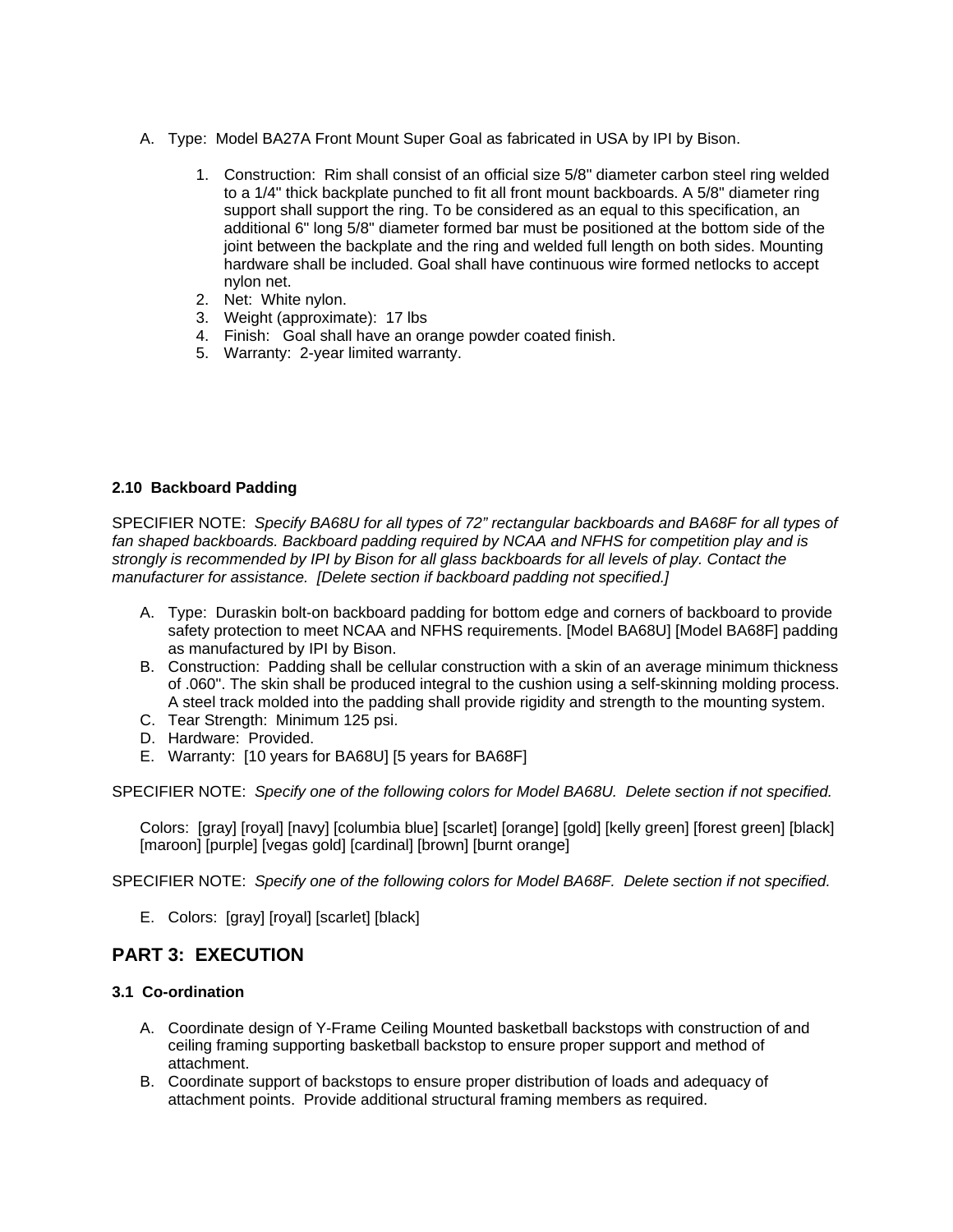SPECIFIER NOTE: *Include the following paragraph if either electrically operated winch or electrically operated height adjuster is being specified.* 

- C. Coordinate electrical requirements for electrically operated [winch] [height adjuster] to ensure proper power source, conduit, wiring, and boxes for keyed switches.
- D. Prior to installation, verify exact locations of backstops.

### **3.2 Examination**

A. Examine areas and supporting structure to receive Y-Frame Ceiling Mounted basketball backstops. Notify Architect in writing of conditions that would adversely affect installation or subsequent use. Do not proceed with installation until unsatisfactory conditions are corrected.

## **3.3 Installation**

- A. Install Y-Frame Ceiling Mounted Basketball backstops in accordance with approved shop drawings and manufacturer's instructions at locations indicated on drawings.
- B. Install backstops, backboards and goals plumb, level, and rigid.
- C. Attach to roof support structure using manufacturer's supplied hardware and fasteners.

SPECIFIER NOTE: Regulation rim height is 10 feet (3048 mm). Other heights may be required depending on intended usage and age and skill levels. Height adjusters can also be provided to allow the flexibility of varying goal height.

- D. Install backboards such that goal is [10 feet] [3048 mm] [\_\_\_\_\_] above court floor. After installing, verify that goal mounting height is correct.
- E. Install [manual] [electrically operated] winches, hoisting cables, [safety lock] securely to operate properly and smoothly and to safely lower and raise folding backstops.

#### **3.4 Field Quality Control**

A. Operate each Y-Frame Ceiling Mounted Folding backstop a minimum of three times to ensure proper lifting and lowering. Adjust as required to ensure smooth operation and accurate positioning.

## SPECFIER NOTE: *Include the following paragraph if height adjusters are being specified. Delete if not required.*

B. Operate each backboard and goal height adjuster to ensure proper movement. Adjust [limit switches], [manual mechanisms] as required to ensure smooth operation and accurate positioning.

## **3.5 Cleaning**

- A. Remove construction debris from project site in accordance with provisions outlined in Division 1.
- B. Remove protective wrappings and labels, wash surfaces, and attach nets.
- C. Do not use harsh cleaning materials or methods that would damage finish.
- D. Repair minor damages to finish in accordance with manufacturer's instructions and as approved by Architect.
- E. Remove and replace damaged components that cannot be successfully repaired, as determined by Architect.

### **3.6 Demonstration**